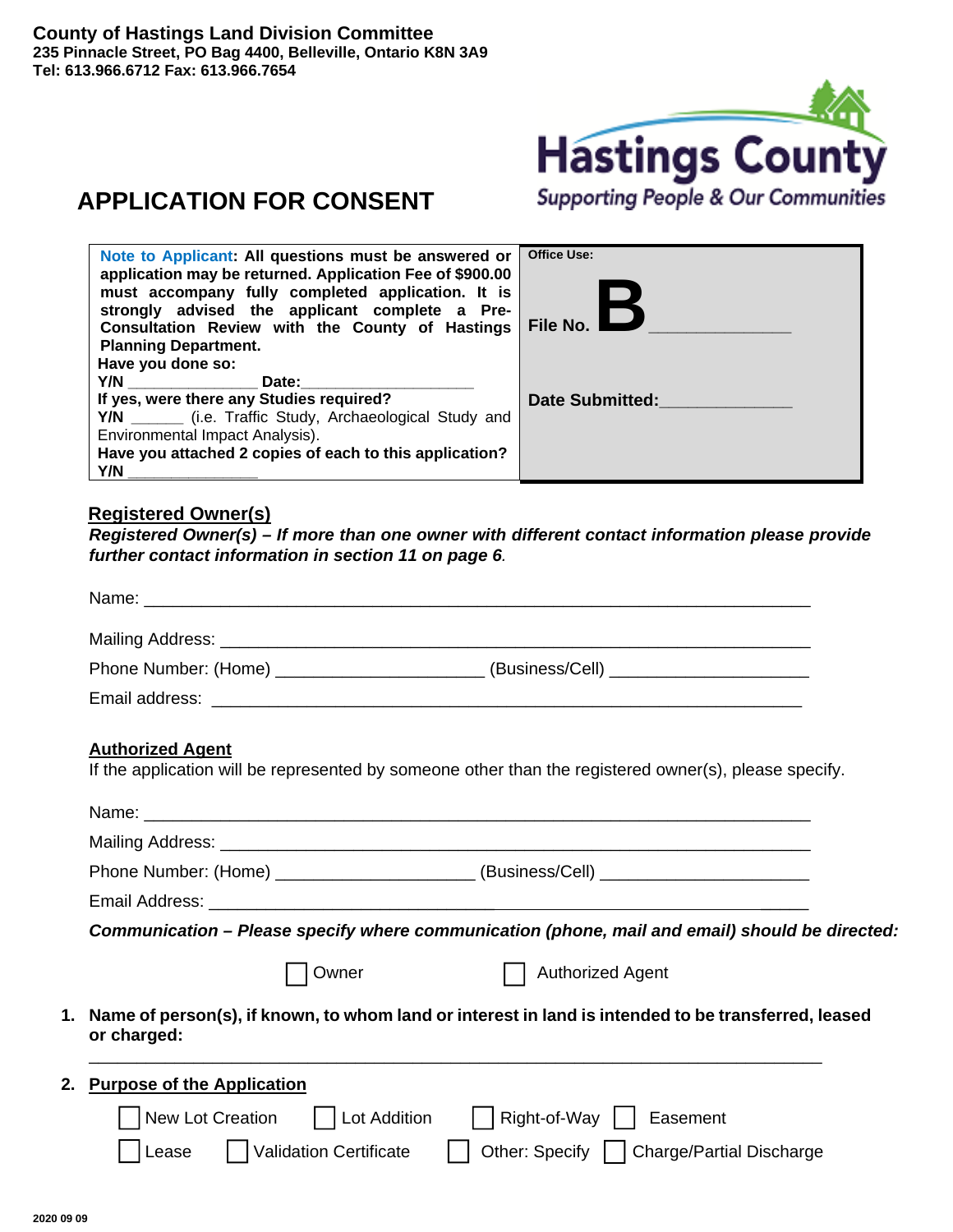**3. Description of Subject Lands** (include any abutting property registered under the same ownership)

|                                                                                   |  | Lot/Block: __________________________ |  |  |
|-----------------------------------------------------------------------------------|--|---------------------------------------|--|--|
|                                                                                   |  |                                       |  |  |
|                                                                                   |  |                                       |  |  |
| Do you own any adjoining lands? If so, please describe: _________________________ |  |                                       |  |  |
|                                                                                   |  |                                       |  |  |

# **4. Description of Proposal**

a)

|                                                                                    | <b>Severed Land</b>       | <b>Retained Land</b>                           | <b>Benefiting Land</b><br>(if applicable) |
|------------------------------------------------------------------------------------|---------------------------|------------------------------------------------|-------------------------------------------|
| Frontage (m)                                                                       |                           |                                                |                                           |
| Depth (m)                                                                          |                           |                                                |                                           |
| Area (ac/ha/m <sup>2</sup> )                                                       |                           |                                                |                                           |
| <b>Existing Use</b>                                                                |                           |                                                |                                           |
| Proposed Use                                                                       |                           |                                                |                                           |
| No. of Existing<br><b>Buildings/Structures</b>                                     |                           |                                                |                                           |
| No. of Proposed<br><b>Buildings/Structures</b>                                     |                           |                                                |                                           |
| Dimensions of Existing<br><b>Buildings/Structures</b>                              |                           |                                                |                                           |
| Dimensions of Proposed<br><b>Buildings/Structures</b>                              |                           |                                                |                                           |
| b) Type of Sewage Disposal:<br>Private/Individual                                  | Public/Municipal          |                                                |                                           |
| Type of Water Supply:<br>C)<br>Private/Individual                                  | Public/Municipal          |                                                | Other: _____________________________      |
| d) Type of Stormwater Drainage Proposed:<br><b>Sewers</b>                          | Road Side Ditches         | <b>Swales</b>                                  | Other                                     |
| e) Type of Access Proposed:<br><b>Provincial Highway</b><br>Private (Right-of-Way) | Municipal Road (Seasonal) | Municipal Road (Maintained Year Round)   Water | Other: _____________                      |

f) If only water access is proposed, on a separate page describe the parking and docking facilities to be used and the approximate distance of these facilities from the subject lands to the nearest public access. Schedule Attached **No. 1976** Yes **No. 1976** No.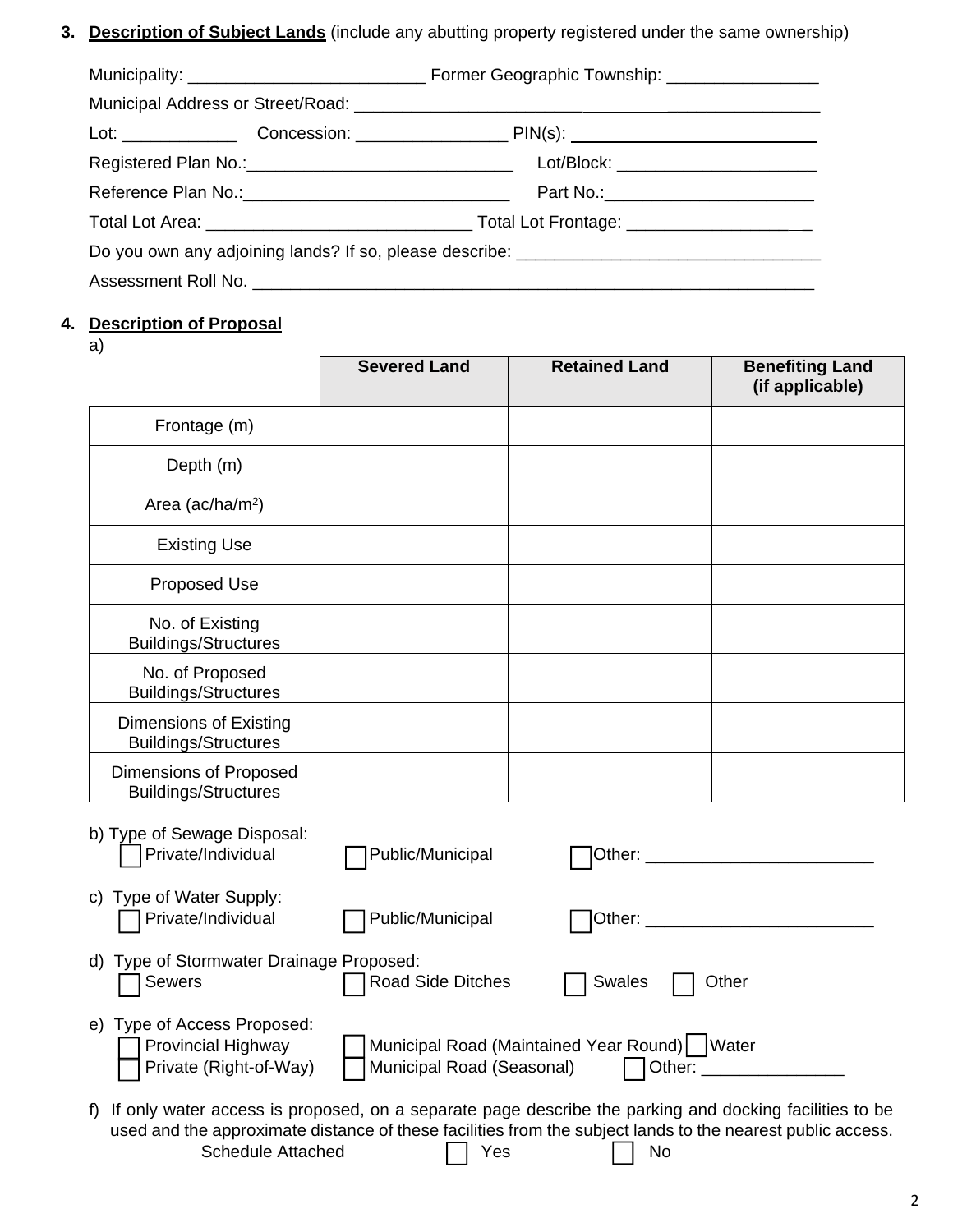g) If a lot addition, identify the lands to which the parcel will be added.

#### **5. Land Uses/Features:**

 $\overline{a}$ 

a) Are any of the following uses or features on the subject lands and/or within 500 metres of the subject lands: *(Please indicate if it applies with a 'Yes' and an 'N/A' if it does not. Any features indicated with a 'Yes' please identify on your sketch).*

|                                                                      | <b>On Subject</b><br>Lands | <b>Within</b><br>500 Metres |
|----------------------------------------------------------------------|----------------------------|-----------------------------|
| An agricultural operation (any livestock facility, occupied or       |                            |                             |
| vacant, including manure storage) If yes, please fill in             |                            |                             |
| information on page 9 for each operation.                            |                            |                             |
| A landfill (active or non-operating)                                 |                            |                             |
| A sewage treatment plant or waste stabilization pond                 |                            |                             |
| A Municipal or Federal Airport (including an aerodrome)              |                            |                             |
| An active mine site or aggregate operation (within 1000 m)           |                            |                             |
| (specify mine site or aggregate operations)                          |                            |                             |
| A rehabilitated or abandoned mine site or mine hazards               |                            |                             |
| Any industrial use                                                   |                            |                             |
| <b>Provincial Park or Crown Lands</b>                                |                            |                             |
| An active or abandoned rail line and/or trail                        |                            |                             |
| A natural gas or petroleum pipeline                                  |                            |                             |
| A floodplain                                                         |                            |                             |
| Significant wildlife habitat and/or significant habitat of Species   |                            |                             |
| at Risk (including but not limited to endangered and                 |                            |                             |
| threatened species)                                                  |                            |                             |
| <b>Fish habitat</b>                                                  |                            |                             |
| A contaminated site                                                  |                            |                             |
| Utility Corridor, electricity generating station, transformer etc.   |                            |                             |
| A Wellhead Protection Area (WHPA) or Intake Protection<br>Zone (IPZ) |                            |                             |

b) Is the property located within 1 km (0.6 miles) of a First Nation Reserve?

|    | 'Yes 「<br>l No                                                                                                                                                                                                        |
|----|-----------------------------------------------------------------------------------------------------------------------------------------------------------------------------------------------------------------------|
| C) | Is there a Provincially Significant Wetland (Class 1, 2 or 3) on or within 120m of the subject lands?<br>$\Box$ Yes $\Box$ No                                                                                         |
| d) | Do the subject lands contain any known cultural heritage, archaeological resources and/or areas of<br>archaeological potential? $\Box$ Yes $\Box$ No $\Box$ Unknown                                                   |
| e) | If Yes to 5 d) does the application propose to develop lands within the subject lands that contain known<br>cultural heritage, archaeological resources and/or areas of archaeological potential?<br>TYes No DUnknown |

**If Yes to 5 d) and/or 5 e) please contact the Ministry of Citizenship and Culture to determine the need for any additional information or reports.**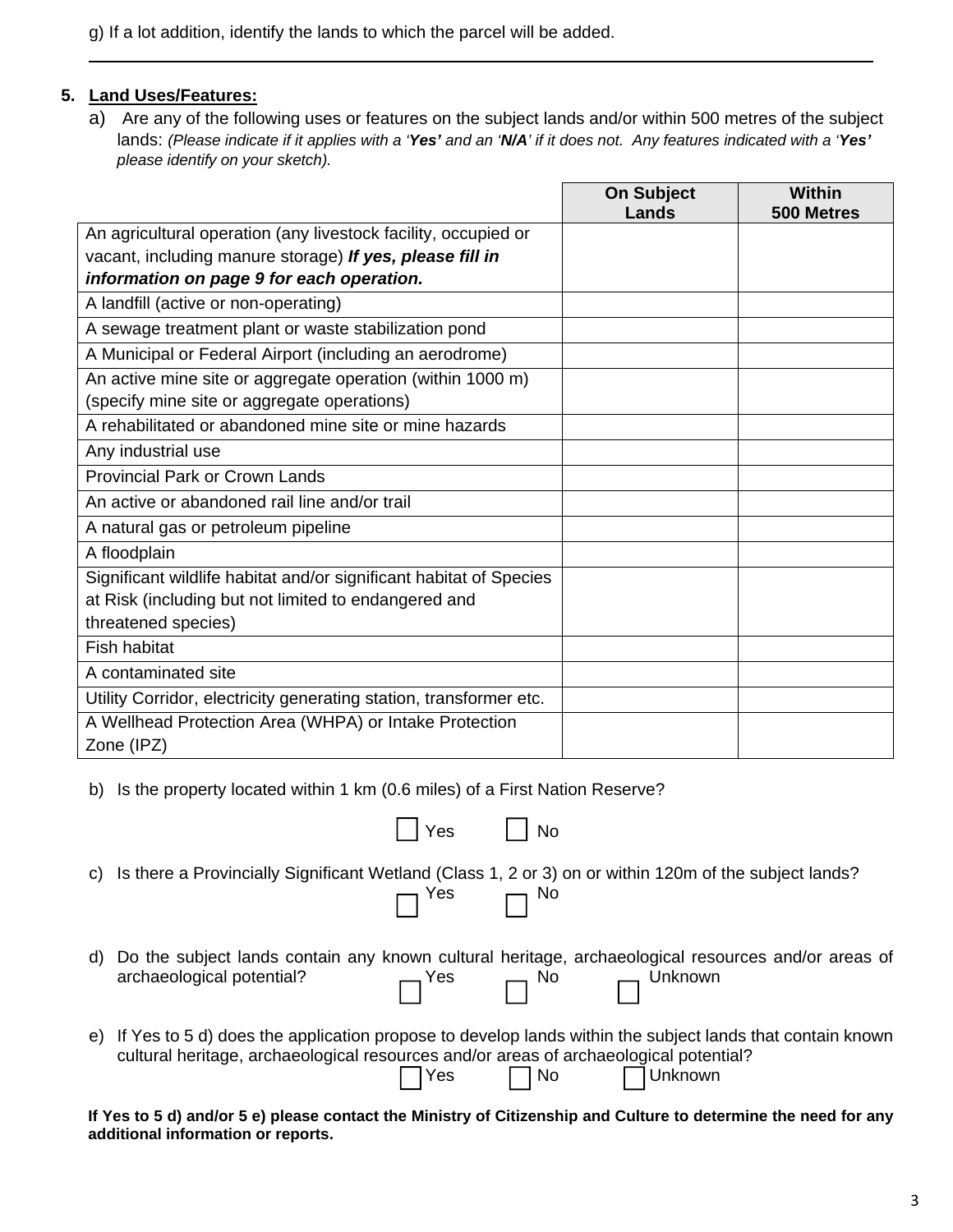| 6. |    | <b>Former Land Use on the Subject Lands and Adjacent Lands</b><br>a) Has there been an Industrial or Commercial Use or an Orchard on the subject lands or adjacent lands?                                                                                                |
|----|----|--------------------------------------------------------------------------------------------------------------------------------------------------------------------------------------------------------------------------------------------------------------------------|
|    |    | No<br>Unknown<br>Yes                                                                                                                                                                                                                                                     |
|    | b) | If yes, please provide details.                                                                                                                                                                                                                                          |
|    |    | Use:                                                                                                                                                                                                                                                                     |
|    | C) | Has the grading of the subject lands been changed by adding/removing earth or other material(s)?                                                                                                                                                                         |
|    |    | No<br>Unknown<br>Yes                                                                                                                                                                                                                                                     |
|    |    | d) Has a gas station been located on the subject lands or adjacent lands at any time?                                                                                                                                                                                    |
|    |    | No<br>Unknown<br>Yes                                                                                                                                                                                                                                                     |
|    | e) | Has there been petroleum or other fuel stored on the subject lands or adjacent lands?                                                                                                                                                                                    |
|    |    | <b>No</b><br>Unknown<br>Yes                                                                                                                                                                                                                                              |
|    | f) | Is there any reason to believe the subject lands may have been contaminated by former uses on the                                                                                                                                                                        |
|    |    | site or adjacent lands?                                                                                                                                                                                                                                                  |
|    |    | Unknown<br>Yes<br>$\vert$   No                                                                                                                                                                                                                                           |
|    | g) | If yes to any of 6 a) to f) has an Environmental Site Assessment (ESA) been conducted under the                                                                                                                                                                          |
|    |    | Environmental Assessment Act or has a Record of Site Condition (RSC) been filed?                                                                                                                                                                                         |
|    |    | Unknown<br>Yes<br>No                                                                                                                                                                                                                                                     |
| 7. | a) | <b>Previous Planning Applications</b><br>Have the subject lands ever been the subject of an application for approval of a Minister's Zoning Order,                                                                                                                       |
|    |    | Official Plan Amendment, Zoning By-Law Amendment, Plan of Subdivision, Site Plan Control, Consent,                                                                                                                                                                       |
|    |    | Minor Variance or any other application/approval under the Planning Act?                                                                                                                                                                                                 |
|    |    | $\Box$ No<br>Unknown<br>Yes                                                                                                                                                                                                                                              |
|    |    | b) If yes to question 7 a) and known, provide the application file number, the status and decision made                                                                                                                                                                  |
|    |    | on this application:                                                                                                                                                                                                                                                     |
|    | C) | Is this a resubmission of an application previously made under the Planning Act?                                                                                                                                                                                         |
|    |    | No<br>Yes                                                                                                                                                                                                                                                                |
|    |    |                                                                                                                                                                                                                                                                          |
|    |    | If yes to 7 c) above, what was the previously approved Land Division File Number? B________                                                                                                                                                                              |
| 8. |    | <b>Land Use Classification</b>                                                                                                                                                                                                                                           |
|    |    | a) Existing Official Plan designation of the subject lands: _____________________                                                                                                                                                                                        |
|    | b) | Existing zoning category of the subject lands: _________________________________                                                                                                                                                                                         |
| 9. |    | <b>Current Applications</b>                                                                                                                                                                                                                                              |
|    |    | Is the owner or agent applying for additional consents on the subject lands concurrently with this application?<br>Yes<br>No                                                                                                                                             |
|    |    |                                                                                                                                                                                                                                                                          |
|    | b) | Are the subject lands currently the subject of an application or an Official Plan Amendment, Zoning By-<br>Law Amendment, Plan of Subdivision, Site Plan Control or Minor Variance (including applications before<br>the Ontario Land Tribunal)?<br>Unknown<br>Yes<br>No |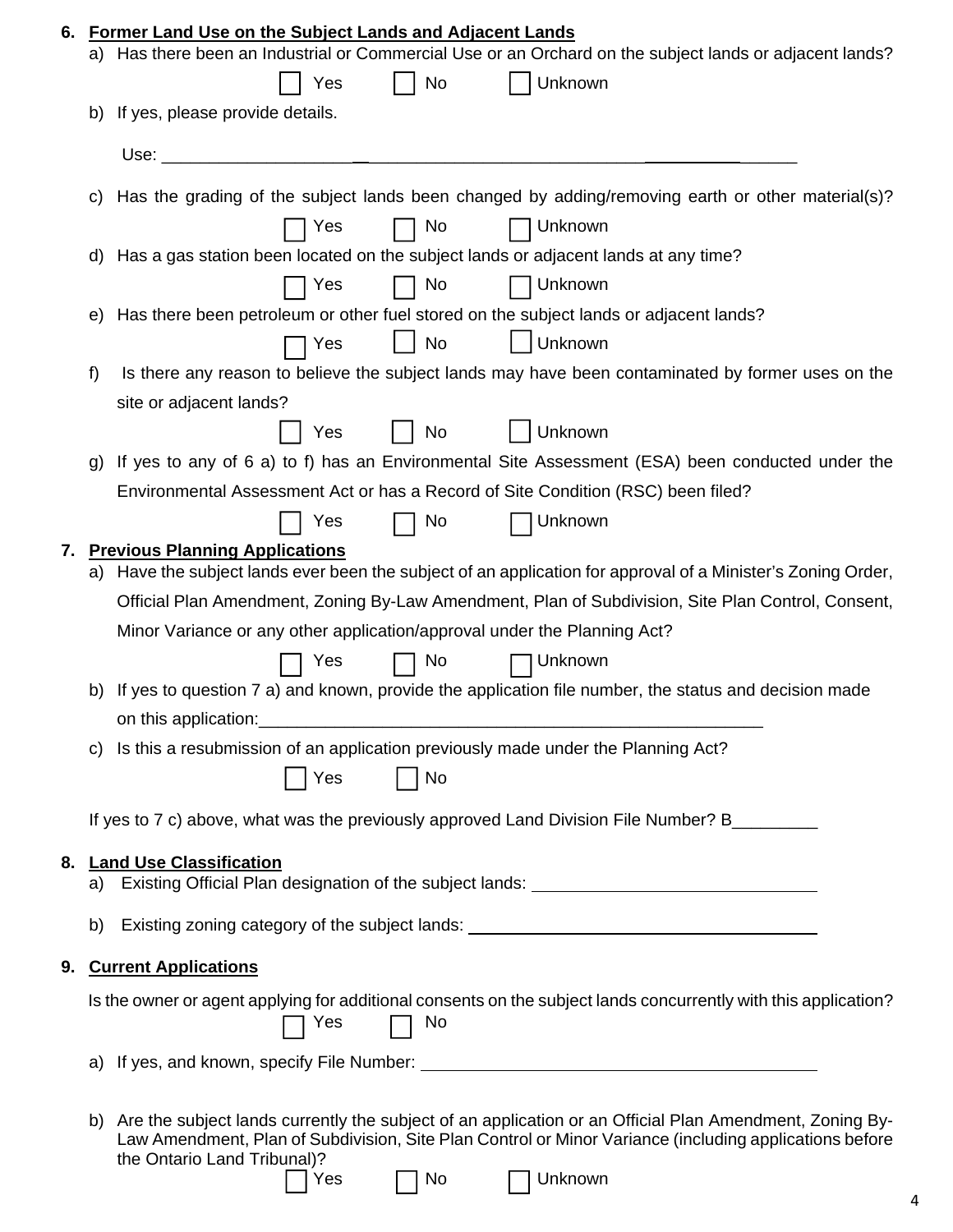| C)           | If yes, and known, please specify the File No:                                                                                                                                                                                                        |
|--------------|-------------------------------------------------------------------------------------------------------------------------------------------------------------------------------------------------------------------------------------------------------|
| d)           | Is the application consistent with the Provincial Policy Statement?<br>Unknown<br>Yes<br>No                                                                                                                                                           |
|              | How is the application consistent with the Provincial Policy Statement?                                                                                                                                                                               |
| e)           | Is this application consistent with the County of Hastings' Official Plan?<br>No<br>Unknown<br>Yes                                                                                                                                                    |
| f            | Are the subject lands subject to any easements and/or rights-of-way or restrictive covenants?<br>Yes<br>No<br>Unknown                                                                                                                                 |
| $\mathbf{q}$ | If yes to f) and known, specify the description of the easements/right-of-way or restrictive covenants and<br>its effect on a separate schedule. (A copy of the registered document may be included).<br>Yes<br><b>Schedule Attached</b><br><b>No</b> |
| h)           | Have you pre-consulted with the County of Hastings Planning Department, Local Municipality or any<br>other Agency (i.e. Conservation Authority, Provincial Ministries)?<br>Yes<br>No                                                                  |
| i)           | If yes, please specify the agencies that you have pre-consulted with and provide a copy of any comments<br>received:                                                                                                                                  |
|              |                                                                                                                                                                                                                                                       |
|              |                                                                                                                                                                                                                                                       |

# **10. Other Information/Planning Rationale**

Please provide other background information or planning justification that you think may be useful to the Planning Department (or to any agency) when reviewing and making a decision on the application\_\_\_\_\_\_\_\_\_\_\_\_\_\_\_\_\_\_\_\_\_\_\_\_\_\_\_\_\_\_\_\_\_\_\_\_\_\_\_\_\_\_\_\_\_\_\_\_\_\_\_\_\_\_\_\_\_\_\_\_\_\_\_\_\_\_\_\_\_\_\_\_\_\_\_\_\_\_

\_\_\_\_\_\_\_\_\_\_\_\_\_\_\_\_\_\_\_\_\_\_\_\_\_\_\_\_\_\_\_\_\_\_\_\_\_\_\_\_\_\_\_\_\_\_\_\_\_\_\_\_\_\_\_\_\_\_\_\_\_\_\_\_\_\_\_\_\_\_\_\_\_\_\_\_\_\_\_\_\_\_\_\_\_\_\_ \_\_\_\_\_\_\_\_\_\_\_\_\_\_\_\_\_\_\_\_\_\_\_\_\_\_\_\_\_\_\_\_\_\_\_\_\_\_\_\_\_\_\_\_\_\_\_\_\_\_\_\_\_\_\_\_\_\_\_\_\_\_\_\_\_\_\_\_\_\_\_\_\_\_\_\_\_\_\_\_\_\_\_\_\_\_\_ \_\_\_\_\_\_\_\_\_\_\_\_\_\_\_\_\_\_\_\_\_\_\_\_\_\_\_\_\_\_\_\_\_\_\_\_\_\_\_\_\_\_\_\_\_\_\_\_\_\_\_\_\_\_\_\_\_\_\_\_\_\_\_\_\_\_\_\_\_\_\_\_\_\_\_\_\_\_\_\_\_\_\_\_\_\_\_ \_\_\_\_\_\_\_\_\_\_\_\_\_\_\_\_\_\_\_\_\_\_\_\_\_\_\_\_\_\_\_\_\_\_\_\_\_\_\_\_\_\_\_\_\_\_\_\_\_\_\_\_\_\_\_\_\_\_\_\_\_\_\_\_\_\_\_\_\_\_\_\_\_\_\_\_\_\_\_\_\_\_\_\_\_\_\_ \_\_\_\_\_\_\_\_\_\_\_\_\_\_\_\_\_\_\_\_\_\_\_\_\_\_\_\_\_\_\_\_\_\_\_\_\_\_\_\_\_\_\_\_\_\_\_\_\_\_\_\_\_\_\_\_\_\_\_\_\_\_\_\_\_\_\_\_\_\_\_\_\_\_\_\_\_\_\_\_\_\_\_\_\_\_\_ \_\_\_\_\_\_\_\_\_\_\_\_\_\_\_\_\_\_\_\_\_\_\_\_\_\_\_\_\_\_\_\_\_\_\_\_\_\_\_\_\_\_\_\_\_\_\_\_\_\_\_\_\_\_\_\_\_\_\_\_\_\_\_\_\_\_\_\_\_\_\_\_\_\_\_\_\_\_\_\_\_\_\_\_\_\_\_ \_\_\_\_\_\_\_\_\_\_\_\_\_\_\_\_\_\_\_\_\_\_\_\_\_\_\_\_\_\_\_\_\_\_\_\_\_\_\_\_\_\_\_\_\_\_\_\_\_\_\_\_\_\_\_\_\_\_\_\_\_\_\_\_\_\_\_\_\_\_\_\_\_\_\_\_\_\_\_\_\_\_\_\_\_\_\_ \_\_\_\_\_\_\_\_\_\_\_\_\_\_\_\_\_\_\_\_\_\_\_\_\_\_\_\_\_\_\_\_\_\_\_\_\_\_\_\_\_\_\_\_\_\_\_\_\_\_\_\_\_\_\_\_\_\_\_\_\_\_\_\_\_\_\_\_\_\_\_\_\_\_\_\_\_\_\_\_\_\_\_\_\_\_\_ \_\_\_\_\_\_\_\_\_\_\_\_\_\_\_\_\_\_\_\_\_\_\_\_\_\_\_\_\_\_\_\_\_\_\_\_\_\_\_\_\_\_\_\_\_\_\_\_\_\_\_\_\_\_\_\_\_\_\_\_\_\_\_\_\_\_\_\_\_\_\_\_\_\_\_\_\_\_\_\_\_\_\_\_\_\_\_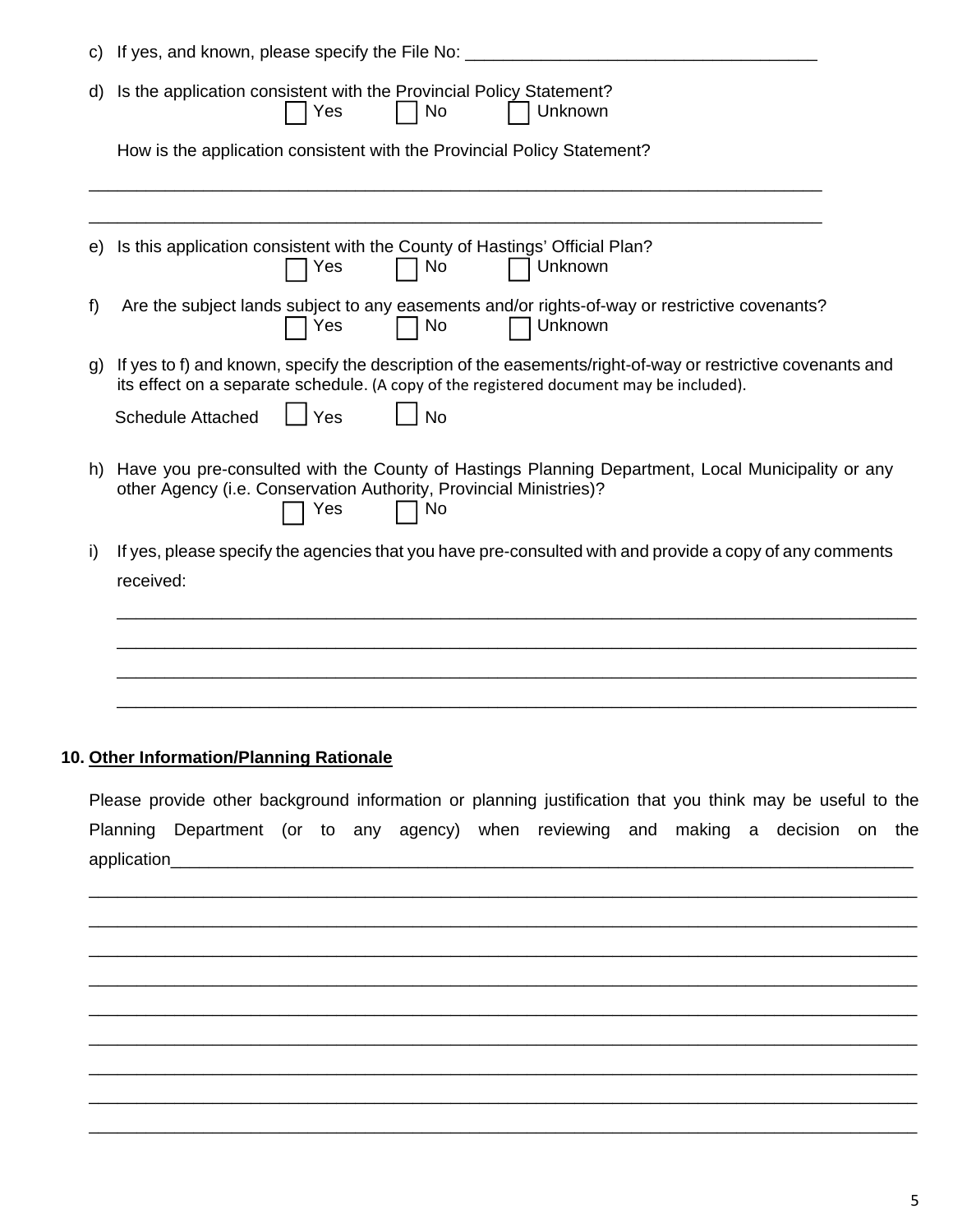**11. Additional Owners and Contact Information (if applicable)** 

# **12. Benefiting Land Owners and Contact Information (if applicable) (Benefiting Owners must review and sign Page 10)**

#### **13. Background for Validation Certificate Requests**

a. If the application is regarding a Validation Certificate request, when did the contravention of Section 50 of the Planning Act, or a predecessor thereof occur?

\_\_\_\_\_\_\_\_\_\_\_\_\_\_\_\_\_\_\_\_\_\_\_\_\_\_\_\_\_\_\_\_\_\_\_\_\_\_\_\_\_\_\_\_\_\_\_\_\_\_\_\_\_\_\_\_\_\_\_\_\_\_\_\_\_\_\_\_\_\_\_\_\_\_\_\_\_\_\_\_\_\_\_\_\_\_\_ \_\_\_\_\_\_\_\_\_\_\_\_\_\_\_\_\_\_\_\_\_\_\_\_\_\_\_\_\_\_\_\_\_\_\_\_\_\_\_\_\_\_\_\_\_\_\_\_\_\_\_\_\_\_\_\_\_\_\_\_\_\_\_\_\_\_\_\_\_\_\_\_\_\_\_\_\_\_\_\_\_\_\_\_\_\_\_ \_\_\_\_\_\_\_\_\_\_\_\_\_\_\_\_\_\_\_\_\_\_\_\_\_\_\_\_\_\_\_\_\_\_\_\_\_\_\_\_\_\_\_\_\_\_\_\_\_\_\_\_\_\_\_\_\_\_\_\_\_\_\_\_\_\_\_\_\_\_\_\_\_\_\_\_\_\_\_\_\_\_\_\_\_\_\_ \_\_\_\_\_\_\_\_\_\_\_\_\_\_\_\_\_\_\_\_\_\_\_\_\_\_\_\_\_\_\_\_\_\_\_\_\_\_\_\_\_\_\_\_\_\_\_\_\_\_\_\_\_\_\_\_\_\_\_\_\_\_\_\_\_\_\_\_\_\_\_\_\_\_\_\_\_\_\_\_\_\_\_\_\_\_\_

\_\_\_\_\_\_\_\_\_\_\_\_\_\_\_\_\_\_\_\_\_\_\_\_\_\_\_\_\_\_\_\_\_\_\_\_\_\_\_\_\_\_\_\_\_\_\_\_\_\_\_\_\_\_\_\_\_\_\_\_\_\_\_\_\_\_\_\_\_\_\_\_\_\_\_\_\_\_\_\_\_\_\_\_\_\_\_ \_\_\_\_\_\_\_\_\_\_\_\_\_\_\_\_\_\_\_\_\_\_\_\_\_\_\_\_\_\_\_\_\_\_\_\_\_\_\_\_\_\_\_\_\_\_\_\_\_\_\_\_\_\_\_\_\_\_\_\_\_\_\_\_\_\_\_\_\_\_\_\_\_\_\_\_\_\_\_\_\_\_\_\_\_\_\_ \_\_\_\_\_\_\_\_\_\_\_\_\_\_\_\_\_\_\_\_\_\_\_\_\_\_\_\_\_\_\_\_\_\_\_\_\_\_\_\_\_\_\_\_\_\_\_\_\_\_\_\_\_\_\_\_\_\_\_\_\_\_\_\_\_\_\_\_\_\_\_\_\_\_\_\_\_\_\_\_\_\_\_\_\_\_\_ \_\_\_\_\_\_\_\_\_\_\_\_\_\_\_\_\_\_\_\_\_\_\_\_\_\_\_\_\_\_\_\_\_\_\_\_\_\_\_\_\_\_\_\_\_\_\_\_\_\_\_\_\_\_\_\_\_\_\_\_\_\_\_\_\_\_\_\_\_\_\_\_\_\_\_\_\_\_\_\_\_\_\_\_\_\_\_ \_\_\_\_\_\_\_\_\_\_\_\_\_\_\_\_\_\_\_\_\_\_\_\_\_\_\_\_\_\_\_\_\_\_\_\_\_\_\_\_\_\_\_\_\_\_\_\_\_\_\_\_\_\_\_\_\_\_\_\_\_\_\_\_\_\_\_\_\_\_\_\_\_\_\_\_\_\_\_\_\_\_\_\_\_\_\_ \_\_\_\_\_\_\_\_\_\_\_\_\_\_\_\_\_\_\_\_\_\_\_\_\_\_\_\_\_\_\_\_\_\_\_\_\_\_\_\_\_\_\_\_\_\_\_\_\_\_\_\_\_\_\_\_\_\_\_\_\_\_\_\_\_\_\_\_\_\_\_\_\_\_\_\_\_\_\_\_\_\_\_\_\_\_\_ \_\_\_\_\_\_\_\_\_\_\_\_\_\_\_\_\_\_\_\_\_\_\_\_\_\_\_\_\_\_\_\_\_\_\_\_\_\_\_\_\_\_\_\_\_\_\_\_\_\_\_\_\_\_\_\_\_\_\_\_\_\_\_\_\_\_\_\_\_\_\_\_\_\_\_\_\_\_\_\_\_\_\_\_\_\_\_

b. Please describe the nature of the contravention (attach a schedule, if required). Please attach copies of all pertinent title documents.

\_\_\_\_\_\_\_\_\_\_\_\_\_\_\_\_\_\_\_\_\_\_\_\_\_\_\_\_\_\_\_\_\_\_\_\_\_\_\_\_\_\_\_\_\_\_\_\_\_\_\_\_\_\_\_\_\_\_\_\_\_\_\_\_\_\_\_\_\_\_\_\_\_\_\_\_\_\_\_\_\_ \_\_\_\_\_\_\_\_\_\_\_\_\_\_\_\_\_\_\_\_\_\_\_\_\_\_\_\_\_\_\_\_\_\_\_\_\_\_\_\_\_\_\_\_\_\_\_\_\_\_\_\_\_\_\_\_\_\_\_\_\_\_\_\_\_\_\_\_\_\_\_\_\_\_\_\_\_\_\_\_\_ \_\_\_\_\_\_\_\_\_\_\_\_\_\_\_\_\_\_\_\_\_\_\_\_\_\_\_\_\_\_\_\_\_\_\_\_\_\_\_\_\_\_\_\_\_\_\_\_\_\_\_\_\_\_\_\_\_\_\_\_\_\_\_\_\_\_\_\_\_\_\_\_\_\_\_\_\_\_\_\_\_ \_\_\_\_\_\_\_\_\_\_\_\_\_\_\_\_\_\_\_\_\_\_\_\_\_\_\_\_\_\_\_\_\_\_\_\_\_\_\_\_\_\_\_\_\_\_\_\_\_\_\_\_\_\_\_\_\_\_\_\_\_\_\_\_\_\_\_\_\_\_\_\_\_\_\_\_\_\_\_\_\_

#### **14. Date of purchase of subject land:**

#### **15. Sketch/Site Plan**

 $\overline{a}$ 

A sketch, drawn to scale, showing the boundaries and dimensions of the subject land, the designation of adjacent properties, roads, lands etc., and the location and description of all existing buildings and structures located on the property along with setbacks to the property boundaries, is required. All copies of the sketch or survey must be coloured – red for severed lots, green for retained, yellow for easements or rights-of-ways, and orange for benefiting lot (when it is a consent for a lot addition).

\_\_\_\_\_\_\_\_\_\_\_\_\_\_\_\_\_\_\_\_\_\_\_\_\_\_\_\_\_\_\_\_\_\_\_\_\_\_\_\_\_\_\_\_\_\_\_\_\_\_\_\_\_\_\_\_\_\_\_\_\_\_\_\_\_\_\_\_\_\_\_\_\_\_ \_\_\_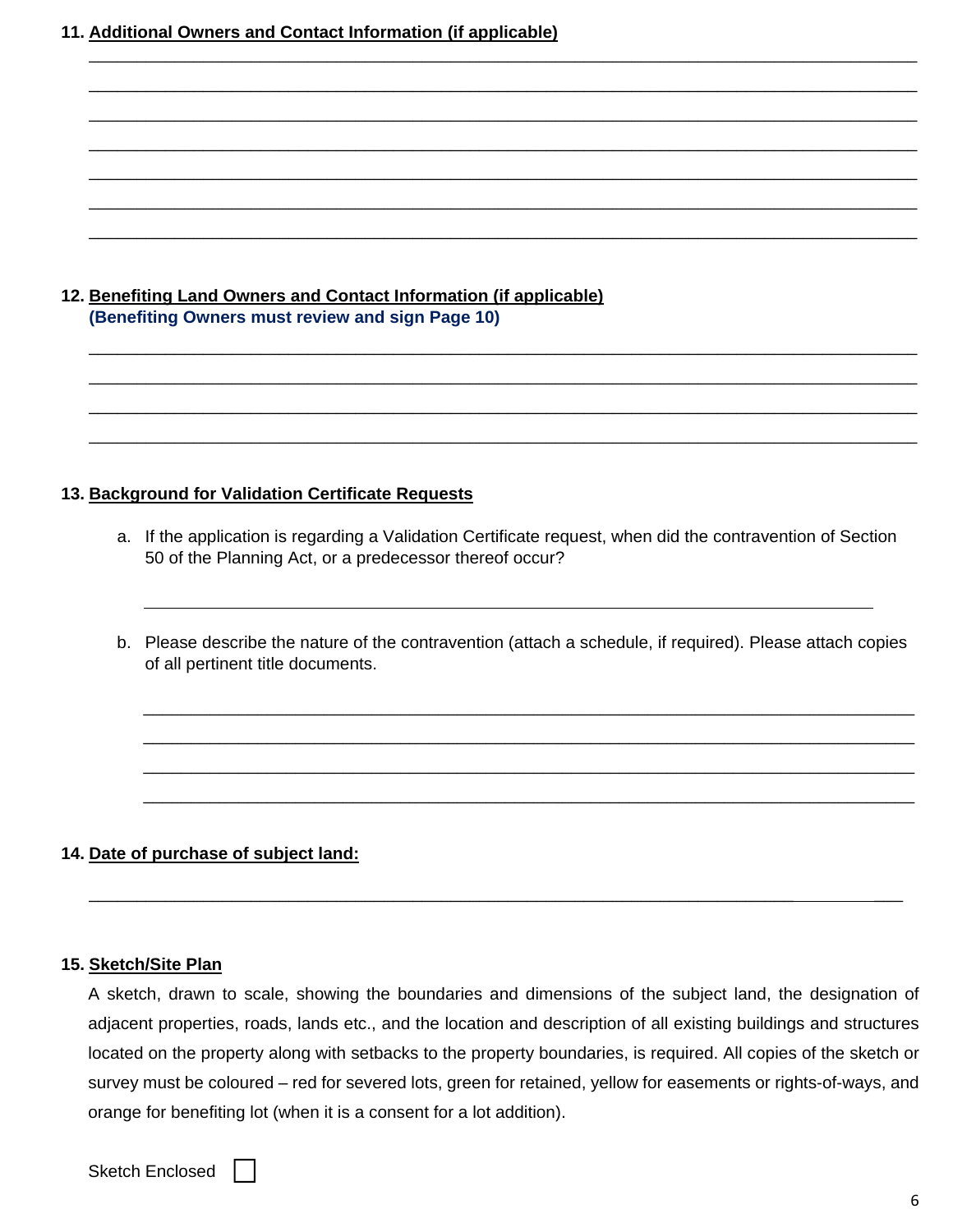#### **PART A: OWNER ACKNOWLEDGEMENT AND CONSENT**

**\*\* When applying for a lot addition, a completed 'Acknowledgement of Application' (page 10) by the owner(s) of the benefiting property is required to be submitted with the application.** 

To be completed by **all** registered owner(s).

 $\overline{a}$ 

| I/We | the registered owners of the property described as |
|------|----------------------------------------------------|
|      |                                                    |
|      |                                                    |

#### **Collection, Use and Disclosure of Information**

- a) acknowledge that personal information collected on this form is collected pursuant to the Planning Act, R.S.O. 1990, c.P.13 for the purpose of processing this planning application;
- b) acknowledge that it is the practice of the County of Hastings, in accordance with section 1.0.1 of the *Planning Act*, R.S.O. 1990, c.P.13, to provide public access to all planning applications and documents, including but not limited to reports, studies and drawings, required by the County of Hastings in support of this application ("Supporting Documentation") and provided to the County by me, my agents, my consultants and my solicitors;
- c) in accordance with the *Municipal Freedom of Information and Protection of Privacy Act*, consent to the use and disclosure of this application and any Supporting Documentation, inclusive of any personal information, to any person or entity, in any manner chosen by the County, including copying, posting on the County's website, advertising in a newspaper, routine distribution to members of Council, and in staff reports, or releasing to a third party upon third party request;
- d) grant the County permission to reproduce, in whole or in part, the application and Supporting Documentation for internal use, inclusion in staff reports, distribution to the public for the purpose of public consultation or any other use associated with the purpose of review and implementation of the application;

#### **Authority to Enter Land and Photograph**

e) grant the County of Hastings and/or the local municipality and/or their agents permission to attend, photograph and conduct inspections of the lands subject to this application as part of the County's review and processing of this application;

# **Appointment of Authorized of Agent**

f) appoint and authorize \_\_\_\_\_\_\_\_\_\_\_\_\_\_\_\_\_\_\_\_\_\_\_\_\_\_\_\_\_\_\_\_\_\_\_\_\_\_\_\_\_\_ (please print name of Agent), to act as my/our agent with regard to this Application for Consent to the County of Hastings, including but not limited to receiving all correspondence, attending any hearings, fulfilling any conditions and providing any approvals or consents and ratify, confirm and adopt as my/our own, the acts, representations, replies and commitments made by the agent on my/our behalf.

| Dated this |  |  |
|------------|--|--|
|------------|--|--|

\_\_\_\_\_\_\_\_\_\_\_\_\_\_\_\_\_\_\_\_\_\_\_\_\_ \_\_\_\_\_\_\_\_\_\_\_\_\_\_\_\_\_\_\_\_\_\_\_\_\_\_\_\_\_\_\_\_\_\_\_\_\_\_\_\_\_

 $\overline{a}$ 

Witness **Signature of registered Owner or Signing Officer** Signature of registered Owner or Signing Officer \* I have the authority to bind the Corporation

Signature of registered Owner or Signing Officer

\* I have the authority to bind the Corporation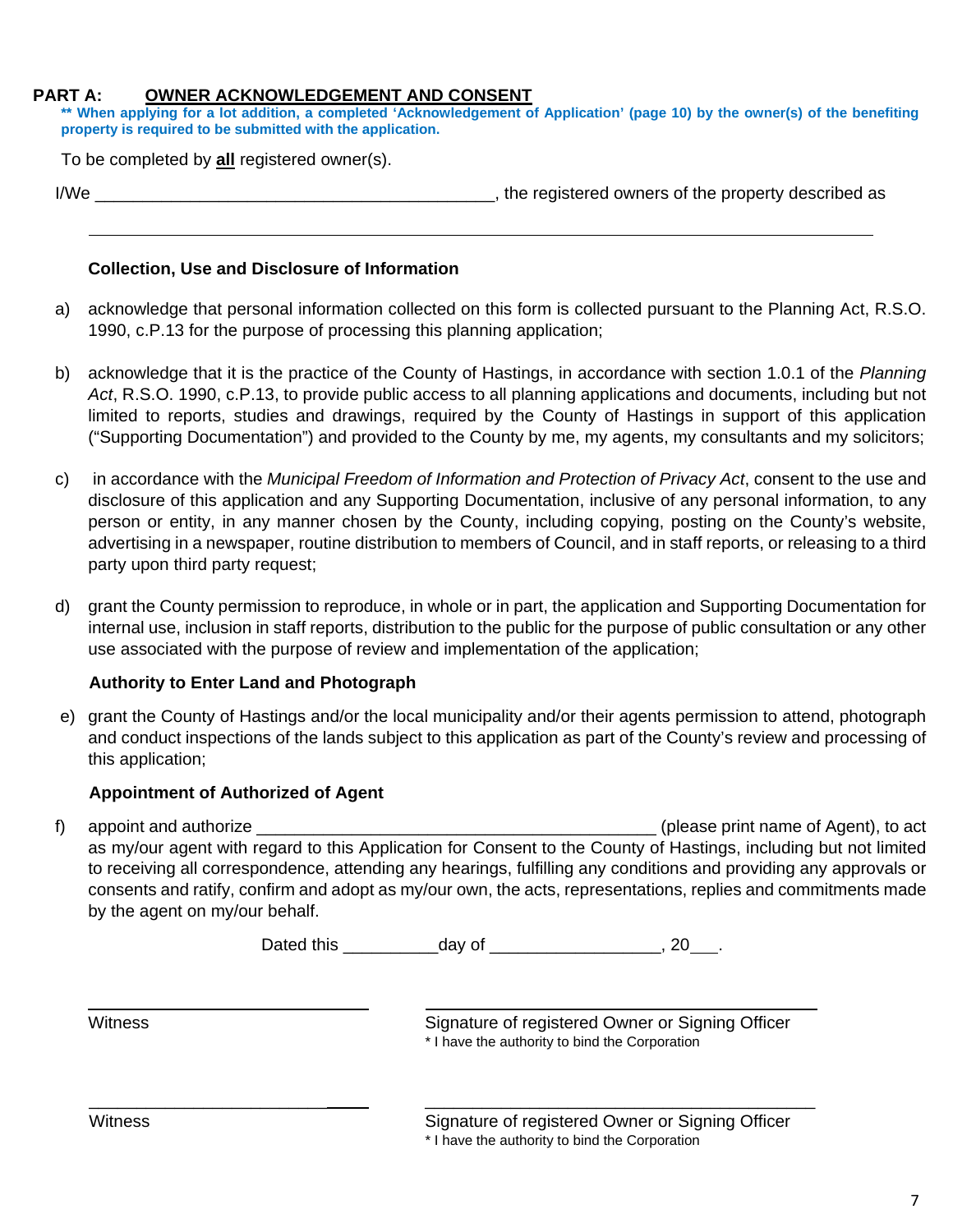| This section must be signed before a Commissioner for Taking Affidavits or a designated Official.<br>(i.e. Clerk of the Municipality, Lawyer etc.)                                                                                                                                                                                                                                                                                                                                                                       |  |  |  |
|--------------------------------------------------------------------------------------------------------------------------------------------------------------------------------------------------------------------------------------------------------------------------------------------------------------------------------------------------------------------------------------------------------------------------------------------------------------------------------------------------------------------------|--|--|--|
|                                                                                                                                                                                                                                                                                                                                                                                                                                                                                                                          |  |  |  |
|                                                                                                                                                                                                                                                                                                                                                                                                                                                                                                                          |  |  |  |
| declare that all of the statements contained in this application are true, and I make this solemn declaration as                                                                                                                                                                                                                                                                                                                                                                                                         |  |  |  |
| if made under oath and by virtue of the Canada Evidence Act.                                                                                                                                                                                                                                                                                                                                                                                                                                                             |  |  |  |
| DECLARED before me at the<br>Owner(s) or Agent or Signing Officer                                                                                                                                                                                                                                                                                                                                                                                                                                                        |  |  |  |
| * I have the authority to bind the Corporation<br>this _______ day of ________________, 20_                                                                                                                                                                                                                                                                                                                                                                                                                              |  |  |  |
| Owner(s) or Agent or Signing Officer<br><b>Commissioner For Taking Affidavits</b><br>* I have the authority to bind the Corporation<br>(Affix Commissioner Stamp below)                                                                                                                                                                                                                                                                                                                                                  |  |  |  |
| * Where the owner is a firm or corporation, the person signing this instrument shall state that he/she has authority to bind the<br>corporation or affix the corporate seal.                                                                                                                                                                                                                                                                                                                                             |  |  |  |
| Personal information contained on this form is legally authorized under Sec.53 of the Planning Act<br>and O.Reg.197/96 for the purpose of processing your planning application and will become part of a<br>public record.                                                                                                                                                                                                                                                                                               |  |  |  |
| Pursuant to Sec.1.0.1 of the Planning Act, and in accordance with Sec.32(e) of the Municipal Freedom<br>of Information and Protection of Privacy Act the County of Hastings may make all planning<br>applications and supporting material available to the public in hard copy or electronically. If you have<br>any questions about the collection, use or disclosure of this information by the County of Hastings,<br>please contact the Clerk, County of Hastings, 235 Pinnacle Street, Belleville, Ontario K8N 3A9. |  |  |  |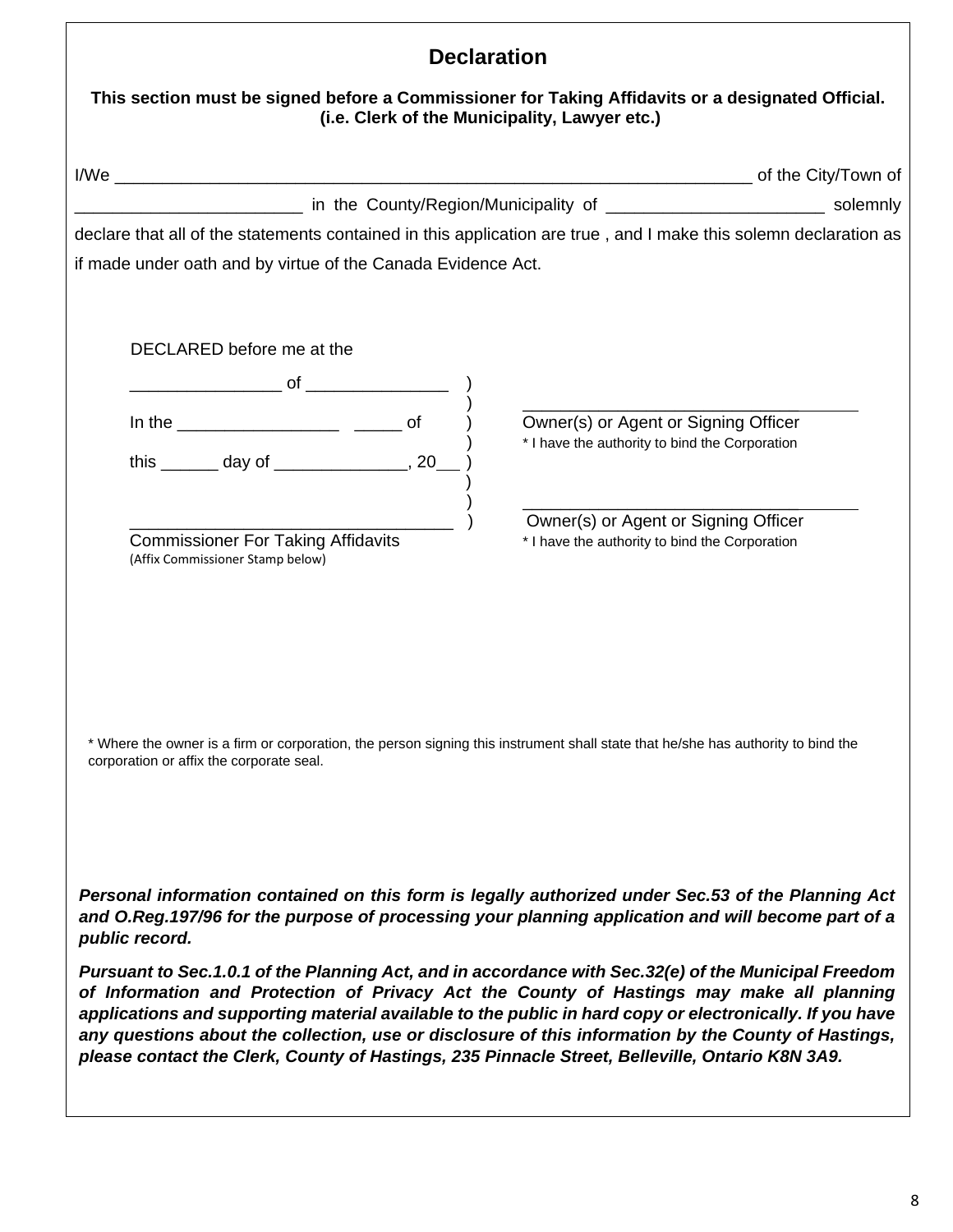# **MDS I DATA COLLECTION FORM**

(Complete if there is an existing livestock facility that is vacant or occupied within 1000m)

#### **Farm Contact Information**

# **General Information**

Size of Barn: \_\_\_\_\_\_\_\_\_\_\_\_\_\_\_\_\_\_\_\_\_\_\_\_\_\_

Distance from livestock facility to new lot line and/or building envelope: \_\_\_\_\_\_\_\_\_\_\_\_\_\_\_\_\_\_\_\_\_\_\_\_

Distance from manure storage to the new lot line and/or building envelope: \_\_\_\_\_\_\_\_\_\_\_\_\_\_\_\_\_\_\_\_\_\_\_\_

#### **Livestock Information:**

|                                 |          |         |             | Manure System (check box that applies) |             |
|---------------------------------|----------|---------|-------------|----------------------------------------|-------------|
| Type of Livestock               | Maximum  | Covered | Open Liquid | <b>Earthen Manure</b>                  | Other **    |
|                                 | Housing  | Tank    | Tank        | Storage                                | (see below) |
|                                 | Capacity |         |             |                                        |             |
| <b>DAIRY</b>                    |          |         |             |                                        |             |
| [ ] Milking Cows                |          |         |             |                                        |             |
| <b>Heifers</b>                  |          |         |             |                                        |             |
| <b>BEEF</b>                     |          |         |             |                                        |             |
| [] Cows (Barn confinement)      |          |         |             |                                        |             |
| Cows (Barn with yard)<br>$\Box$ |          |         |             |                                        |             |
| [ ] Feeders (Barn confinement)  |          |         |             |                                        |             |
| Feeders (Barn with yard)        |          |         |             |                                        |             |
| <b>SWINE</b>                    |          |         |             |                                        |             |
| [ ] Sows                        |          |         |             |                                        |             |
| [ ] Weaners                     |          |         |             |                                        |             |
| Feeder Hogs                     |          |         |             |                                        |             |
| <b>POULTRY</b>                  |          |         |             |                                        |             |
| [ ] Chicken Broiler/Roaster     |          |         |             |                                        |             |
| Caged Layers<br>$\Box$          |          |         |             |                                        |             |
| <b>Chicken Breeder Layers</b>   |          |         |             |                                        |             |
| [ ] Pullets                     |          |         |             |                                        |             |
| [ ] Meat Turkeys (>10kg)        |          |         |             |                                        |             |
| Meat Turkeys (5-10kg)<br>$\Box$ |          |         |             |                                        |             |
| Meat Turkeys $(< 5 kg)$         |          |         |             |                                        |             |
| <b>Turkeys Breeder Layers</b>   |          |         |             |                                        |             |
| <b>SHEEP</b>                    |          |         |             |                                        |             |
| [ ] Adult Sheep                 |          |         |             |                                        |             |
| Feeder lambs                    |          |         |             |                                        |             |
| <b>GOATS</b>                    |          |         |             |                                        |             |
| [ ] Adult Goats                 |          |         |             |                                        |             |
| <b>Feeder Goats</b>             |          |         |             |                                        |             |
| <b>HORSES</b>                   |          |         |             |                                        |             |
| <b>OTHER (Specify)</b>          |          |         |             |                                        |             |

**Describe type of manure storage**: \_\_\_\_\_\_\_\_\_\_\_\_\_\_\_\_\_\_\_\_\_\_\_\_\_\_\_\_\_\_\_\_\_\_\_\_\_\_\_\_\_\_\_\_\_\_\_